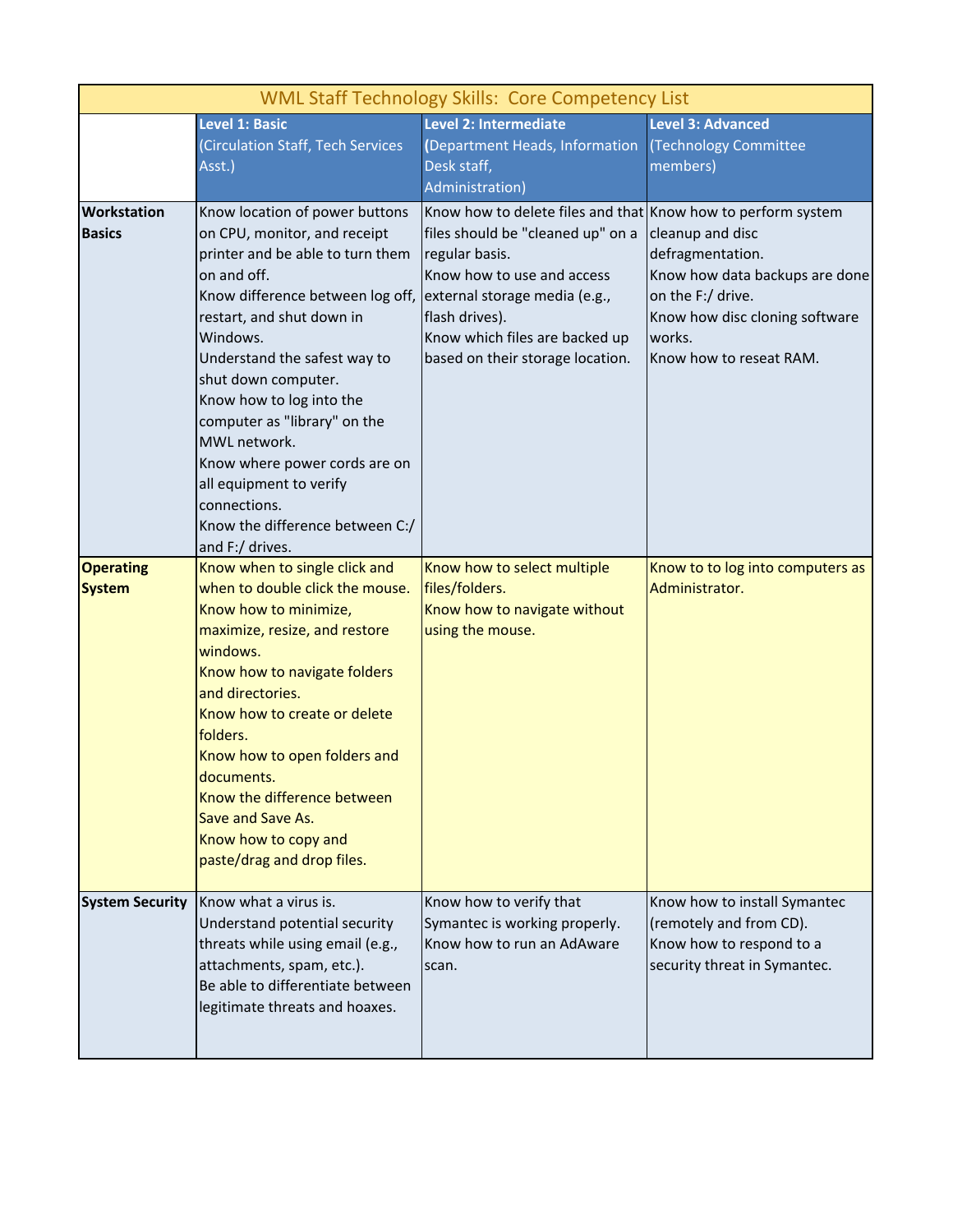| <b>WML Staff Technology Skills: Core Competency List</b> |                                                                                                                                                                                                                                                                                                                                                                                                   |                                                                                                                                                                                                                                                          |                                                                                                                                                                                    |  |  |
|----------------------------------------------------------|---------------------------------------------------------------------------------------------------------------------------------------------------------------------------------------------------------------------------------------------------------------------------------------------------------------------------------------------------------------------------------------------------|----------------------------------------------------------------------------------------------------------------------------------------------------------------------------------------------------------------------------------------------------------|------------------------------------------------------------------------------------------------------------------------------------------------------------------------------------|--|--|
|                                                          | <b>Level 1: Basic</b><br>(Circulation Staff, Tech Services<br>Asst.)                                                                                                                                                                                                                                                                                                                              | Level 2: Intermediate<br>(Department Heads, Information<br>Desk staff,<br>Administration)                                                                                                                                                                | <b>Level 3: Advanced</b><br>(Technology Committee<br>members)                                                                                                                      |  |  |
| <b>Printing</b>                                          | Know how to turn a printer on.<br>Know how to add paper to the<br>printer.<br>Know how to feed paper (receipt<br>printer).<br>Know how to print specific pages<br>in a document.<br>Know how to select a printer.                                                                                                                                                                                 | Know how to change toner/ink<br>cartridge.<br>Know how to clear a paper jam.<br>Know how to check/clear print<br>queue.                                                                                                                                  | Know how to install printers and<br>drivers.<br>Know how to add a network<br>printer to a computer.<br>Know how to share printer and<br>connect a comptuer to a shared<br>printer. |  |  |
| Internet                                                 | Know how to open and close web Know how to change text size on<br>browser.<br>Know how to type in a URL.<br>Know how to open and close tabs images, news, maps, etc.<br>(Firefox).<br>Know how to check blog for<br>pertinent information and how to Know how to temporarialy turn<br>post a message.<br>Know how to perform a basic<br>internet search (Google)<br>Know how to print a Web page. | a Web page.<br>Know how to search Google for<br>Know how to search text on a<br>Web page.<br>off pop-up blocker.<br>Know how to print selections<br>within a Web page.                                                                                   | Know how to check functionality<br>of network connections and<br>troubleshoot if necessary.                                                                                        |  |  |
| <b>Email</b>                                             | Know how to log into email.<br>Know how to delete messages.<br>Know how to send messages.<br>Know how to add email<br>addresses to address book.<br>Know how to attach a file to an<br>email.<br>Know how to forward an email.<br>Know how to print an email.                                                                                                                                     | Know how to set up an email<br>signature.<br>Know how to set up email folders<br>for Inbox.                                                                                                                                                              | Know how to set up a new email<br>account using<br>Outlook/Thunderbird.<br>Know how to import/export<br>address book.                                                              |  |  |
| <b>CASSIE</b>                                            | Know how to log into CASSIE.<br>Know how to see how much time<br>is left on a session.<br>Know how to log off of CASSIE.                                                                                                                                                                                                                                                                          | Know how to log in as<br>Administrator.<br>Know how to see what card<br>number is logged into a<br>computer.<br>Know how to add patrons to<br>waiting list.<br>Know how to create one-time<br>guess pass.<br>Know how to force a computer to<br>log off. | Know how to turn CASSIE on and<br>off.<br>Know how to run statistics.<br>Know how to check the status of<br>the CASSIE Manager.                                                    |  |  |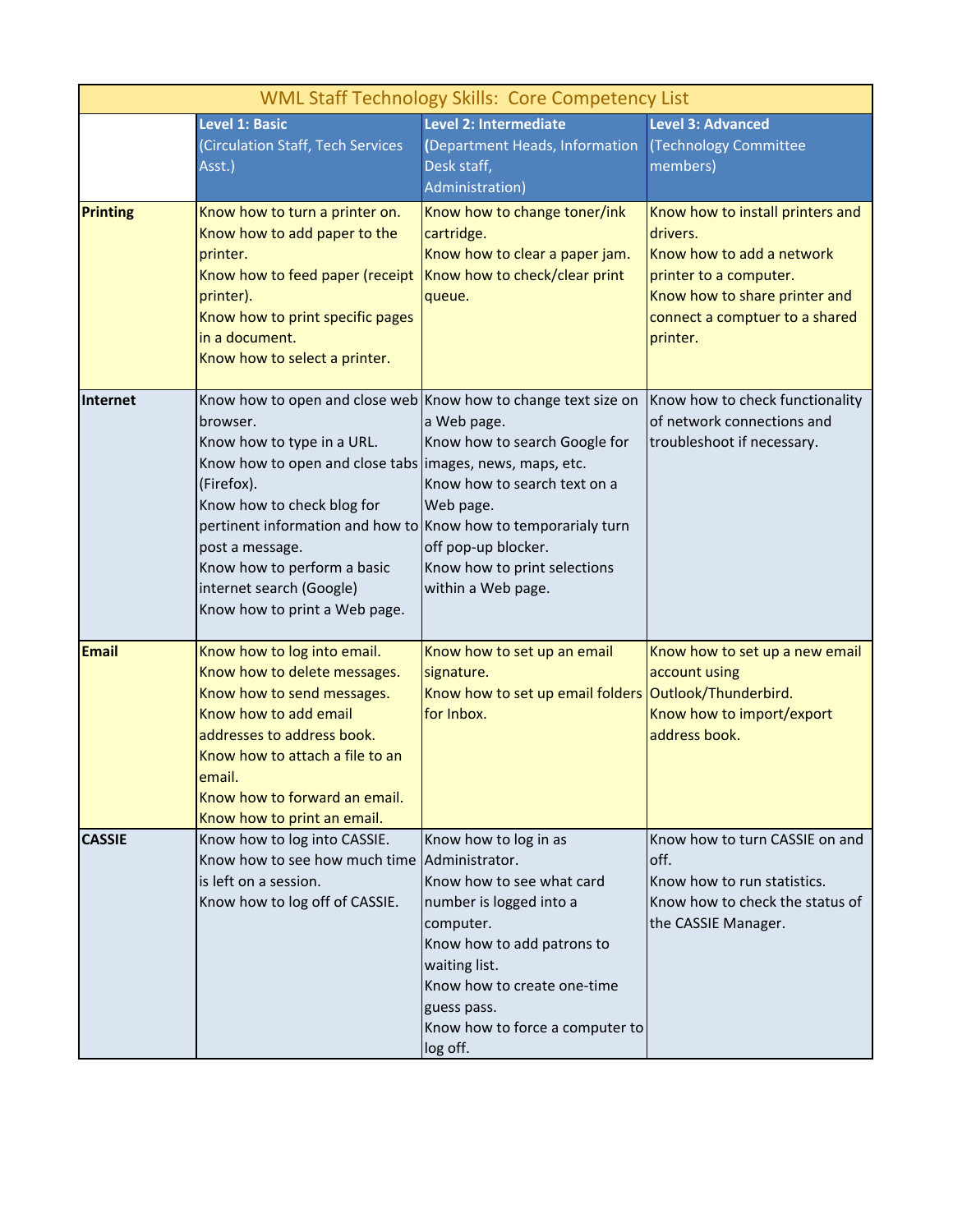| <b>WML Staff Technology Skills: Core Competency List</b> |                                                                                                                                                                                                                                                                                                                                                                                                                                                                                                                                                                                                                                                                       |                                                                                                                                                                                                                                                                                                        |                                                               |  |  |
|----------------------------------------------------------|-----------------------------------------------------------------------------------------------------------------------------------------------------------------------------------------------------------------------------------------------------------------------------------------------------------------------------------------------------------------------------------------------------------------------------------------------------------------------------------------------------------------------------------------------------------------------------------------------------------------------------------------------------------------------|--------------------------------------------------------------------------------------------------------------------------------------------------------------------------------------------------------------------------------------------------------------------------------------------------------|---------------------------------------------------------------|--|--|
|                                                          | <b>Level 1: Basic</b><br>(Circulation Staff, Tech Services<br>Asst.)                                                                                                                                                                                                                                                                                                                                                                                                                                                                                                                                                                                                  | Level 2: Intermediate<br>(Department Heads, Information<br>Desk staff,<br>Administration)                                                                                                                                                                                                              | <b>Level 3: Advanced</b><br>(Technology Committee<br>members) |  |  |
| <b>Horizon</b>                                           | Know how to log into Horizon.<br>Know how to check in items on<br>current date.<br>Know how to check in items on<br>bookdrop mode.<br>Know how to handle ILL items.<br>Know how to check out items and Know how to update a record<br>print receipts.<br>Know how to locate a patron<br>record using an ID.<br>Know how to add, edit, and<br>delete patron records.<br>Know how to view what a patron<br>has checked out and print a slip.<br>Know how to check, add, and<br>remove blocks on a record.<br>Know how to leave notes on a<br>record.<br>Know how to renew items.<br>Know how to pay and waive<br>fines.<br>Know how to generate and print<br>Pull List. | Know how to search for items<br>using the Search function.<br>Know how to place a hold for a<br>patron.<br>Know how to delete requests.<br>Know how to view Copy/Item list.<br>(e.g., item type, call no., etc.).<br>Know how to print spine labels.<br>Know how to delete items from<br>the database. | Know how to connect to Horizon<br>using the mwltunnel.        |  |  |
| <b>Horizon</b><br><b>Tech Services</b><br>staff only)    | Know how to attach new items to Know how to create original<br>an existing record.<br>Know how to create brief<br>records.<br>Know how to print spine labels.<br>Know how to update a brief<br>record when item arrives.<br>Know how to check that a brief<br>record has been overlaid.                                                                                                                                                                                                                                                                                                                                                                               | catalog records. (Head of Tech<br>Svs)                                                                                                                                                                                                                                                                 | N/A                                                           |  |  |